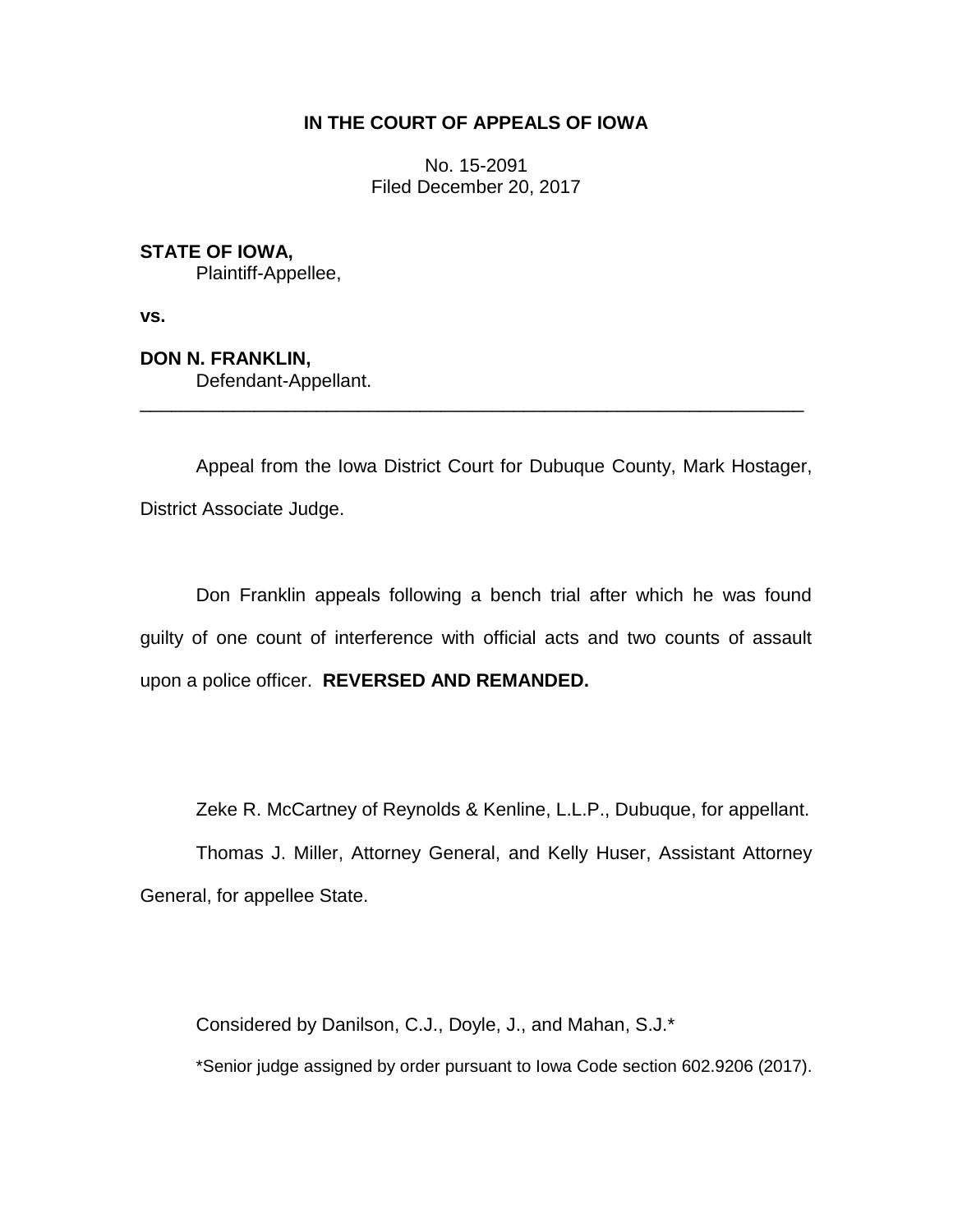## **MAHAN, Senior Judge.**

Don Franklin appeals following a bench trial after which he was found guilty of one count of interference with official acts and two counts of assault upon a police officer. Franklin asserts he was denied his right to selfrepresentation and there is insufficient evidence to sustain the assault convictions. We find sufficient evidence to support the assault convictions. But because Franklin's right to self-representation was improperly denied after he reasserted his right, we reverse and remand for a new trial.

### **I. Background Facts.**

Viewing the evidence in the light most favorable to the State, the record shows the following. On July 23, 2015, Franklin and a friend were sitting at a bar in Dubuque. The friend was smoking a cigarette inside the bar, which is prohibited. The owner of the bar, David Lorenz, walked up to the friend, took the cigarette, and threw it out. A verbal argument between the owner, Franklin's friend, and Franklin ensued. Lorenz went outside the bar and, using a flashlight, flagged down a patrol officer who was in his vehicle across the street.

Officer Jonathan Brokens pulled across the street—going the wrong way on the one-way street—and stopped his vehicle in front of the bar. He exited the vehicle and was approached by Lorenz, who was followed by Franklin. The officer told Franklin to get off the street. When Franklin did not do so, Officer Brokens placed his hands on Franklin and directed him off the street. Franklin swatted the officer's hand away moved toward the sidewalk. Officer Brokens pulled out his pepper spray and sprayed Franklin's face. Two other officers, Corporal Deutsch and Officer Scott, arrived on the scene. Officer Brokens told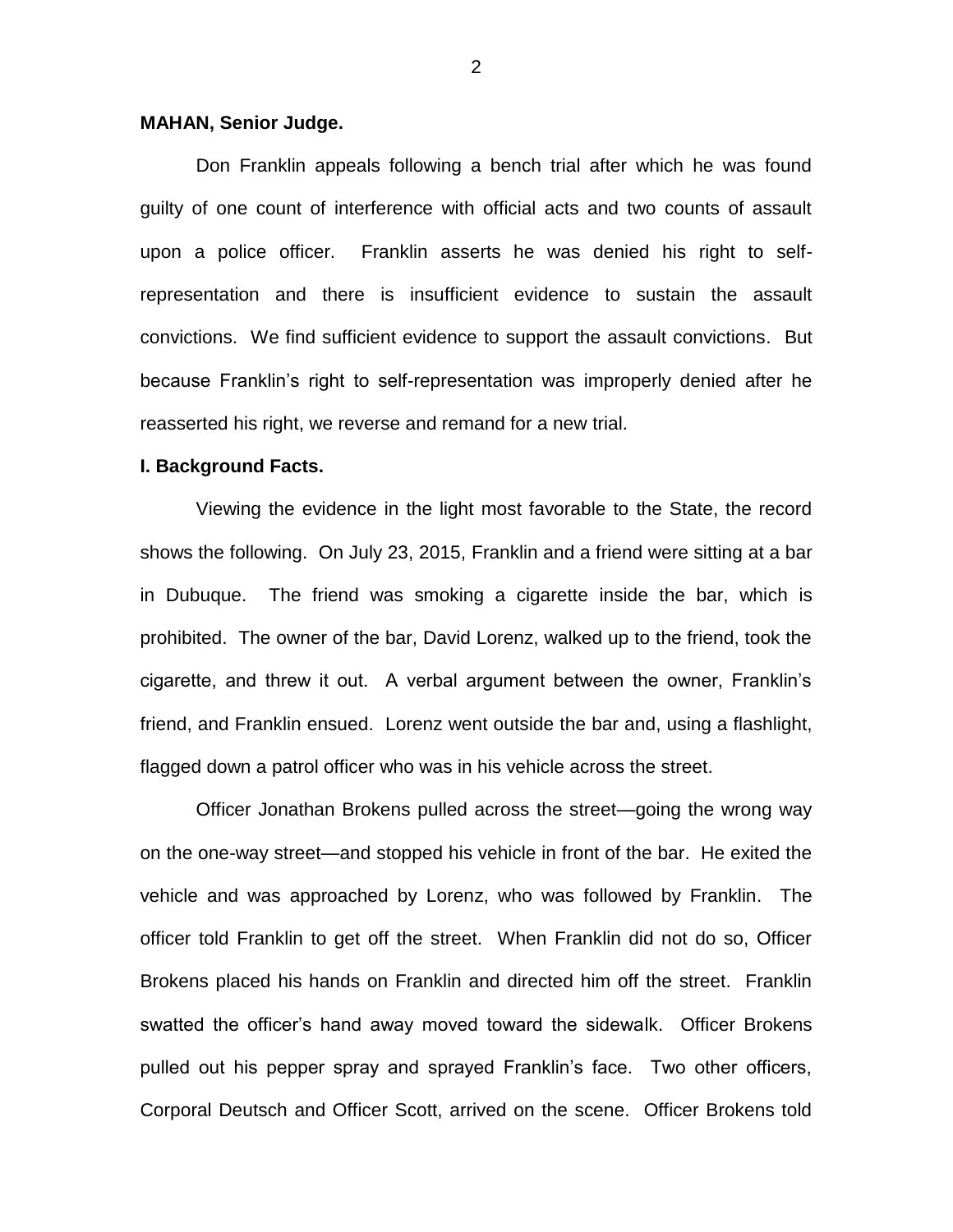Franklin he was under arrest. All three officers were yelling at Franklin to go to the ground. Franklin did not get on the ground and asked repeatedly why he was being arrested. Officers Scott and Brokens tried to grab Franklin. Franklin pushed the officers away, causing Officer Brokens to fall to the ground, scraping his knuckle as a result. Both Corporal Deutsch and Officer Scott then sprayed more pepper spray at Franklin. The officers said Franklin was "taking a stance" and Officer Brokens then struck Franklin on the legs with his asp and Officer Scott tackled Franklin to the ground. As a result of the tackle, Officer Scott scraped his right elbow.

On July 24, 2015 the State filed a trial information officially charging Franklin with interference with official acts, and two counts of assault against a peace officer.<sup>1</sup> Franklin appeared for arraignment on August 11 and indicated he wished to represent himself. The district court found Franklin knowingly and voluntarily waived his right to counsel.

On October 19, the parties appeared for trial. Franklin refused to sit at counsel table and remained seated in the back of the courtroom.<sup>2</sup> He refused to stand when directed to do so by the court. The court addressed Franklin on the

 $\overline{a}$ 

<sup>1</sup> An additional charge of possession of marijuana was charged, but the trial court granted Franklin's motion for judgment of acquittal on that charge.

<sup>2</sup> Franklin's reasons for his behavior and verbal assertions during this time align with the "sovereign citizen" movement. *See, e.g.*, *Fisherman v. State*, No. A15-1903, 2016 WL 3961939, at \*3 (Minn. Ct. App. July 25, 2016) (noting Fisherman averred "his guilty plea was coerced; he was 'not properly informed what was lawful and unlawful;' . . . that he rescinded all signatures waiving his right to a trial; that he was 'coerced . . . under fraud and deception by all parties by deceiving petitioner to believe the said court has subject matter jurisdiction;' and that there was no subject matter jurisdiction because 'accused persons get charged/indicted not by laws, but by codified versions of laws' . . .; and further averred that he was unaware of being considered a 'STRAWMAN/ CORPORATION and only knows himself to be a Living Being, Flesh and Blood, living breathing soul,' . . . typical of the Sovereign Citizen Movement").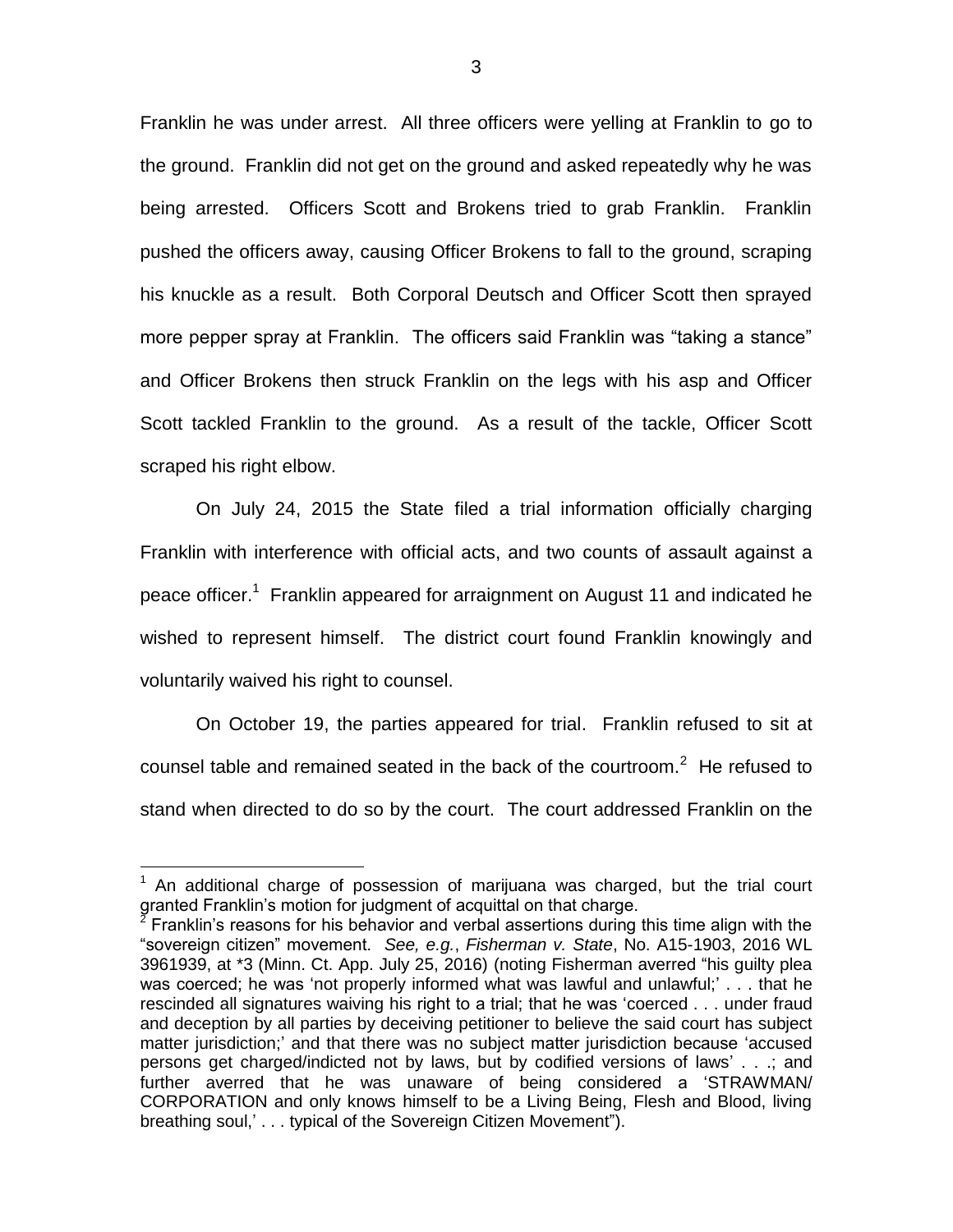record and indicated it was the court's position Franklin had been extremely disruptive. The court further warned Franklin that if he did not sit at the counsel table, the court would remove Franklin from representing himself and instead appoint stand-by counsel. The court then adjourned at 9:23 a.m. and indicated trial would commence at 9:30 a.m.

When trial commenced, Franklin indicated he believed he was being held under duress but did sit at counsel table. The parties then began jury selection. The State's voir dire was completed largely without an incident. However, during Franklin's voir dire, he made several attempts to strike for cause potential jurors who knew his stand-by counsel, Les Blair. In addition, on multiple occasions Franklin expressed his position that the court did not hold any jurisdiction over him. Eventually, Franklin indicated he would leave because he did not believe the district court was following the law. The court responded it would find Franklin in contempt and issue a warrant for his arrest if he left the courtroom. Franklin responded that he would no longer participate so the court "might as well" arrest him. The court then found Franklin in contempt and ordered his arrest. These events occurred in the presence of the prospective jurors.

Following the removal of the prospective jurors, the State moved for a mistrial. The court declared Franklin had by his actions waived his right to represent himself. The court elevated attorney Blair from stand-by counsel to defense counsel. The court thereafter granted the motion for mistrial and reset trial for October 26, 2015, which date was rescheduled for November 9.

While the case was still set for a jury trial, prior to the trial beginning, attorney Blair indicated Franklin wished to waive his right to a jury trial and

4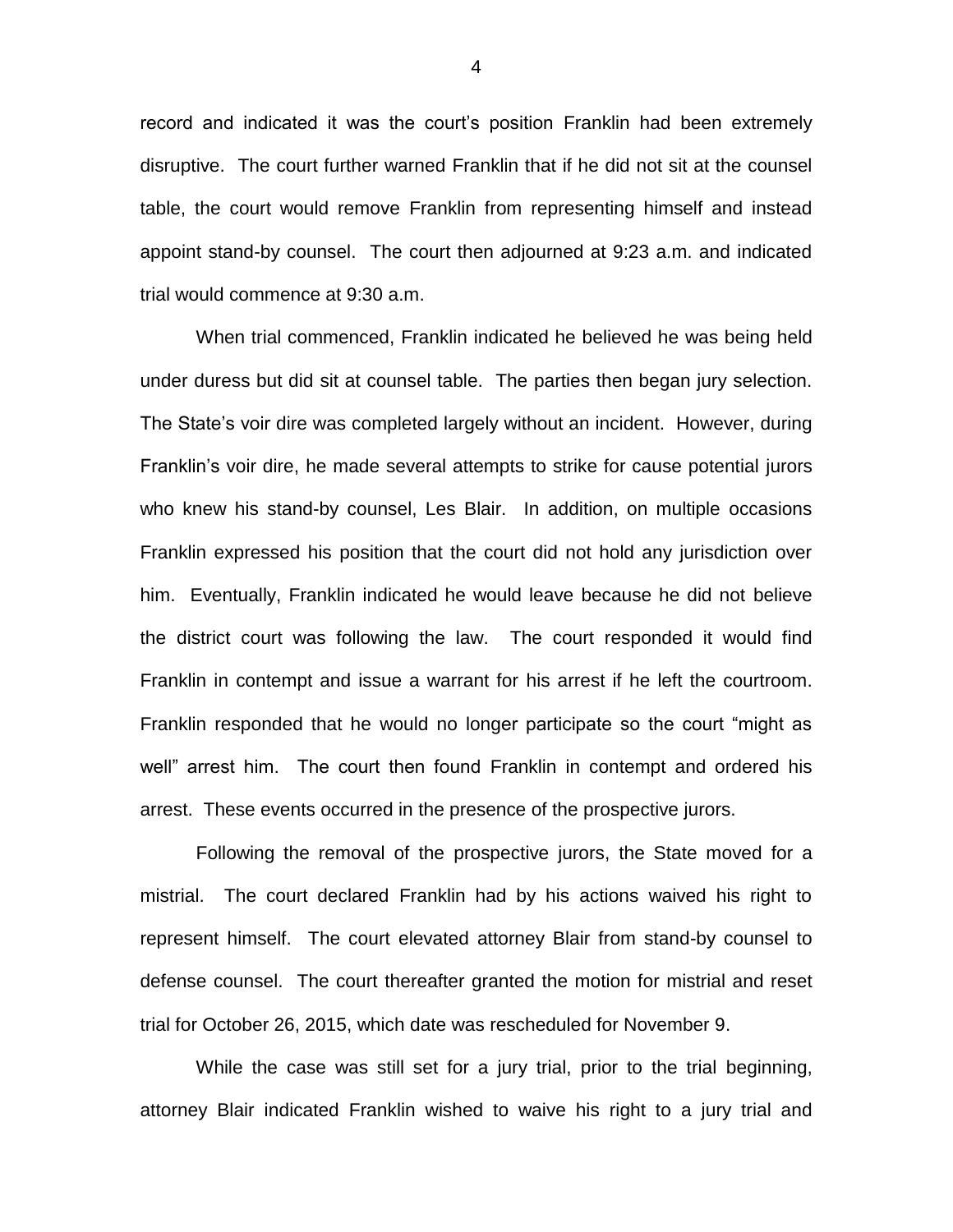instead proceed with a bench trial. Attorney Blair then made an oral motion for the court to allow Franklin to resume representing himself. In support, counsel noted the trial was now a bench trial instead of a jury trial, it had always been Franklin's wish to represent himself, and Franklin's conduct was no longer disruptive. The court ruled as follows:

All right. I am not aware of any authority or guidelines and have not been given any on whether or not and under what circumstances a forfeited or waived right such as that would be reclaimed but I am—I am ruling that I do not believe that under the facts of this case that there is a sufficient basis. I don't find a sufficient basis to change Judge Richter's ruling in that regard simply on the basis that the trial is now a bench trial rather than a jury trial and so that's my ruling on that.

Franklin now appeals. He is not contesting the district court's initial removal from his own defense during the October 19, 2015 mistrial. He does, however, challenge the court's refusal to grant his request to represent himself during the November 9-10 bench trial. He asserts his right to self-representation was violated.

### **II. Scope and Standard of Review.**

We must first address whether the State introduced sufficient evidence for a fact finder to find Franklin guilty beyond a reasonable doubt. We address this issue first because the Double Jeopardy Clause would not permit a retrial of the charges if there was insufficient evidence of guilt presented at trial. *See State v. Kern*, 831 N.W.2d 149, 158 (Iowa 2013).

"We review challenges to the sufficiency of the evidence presented at trial for correction of errors of law." *Id.*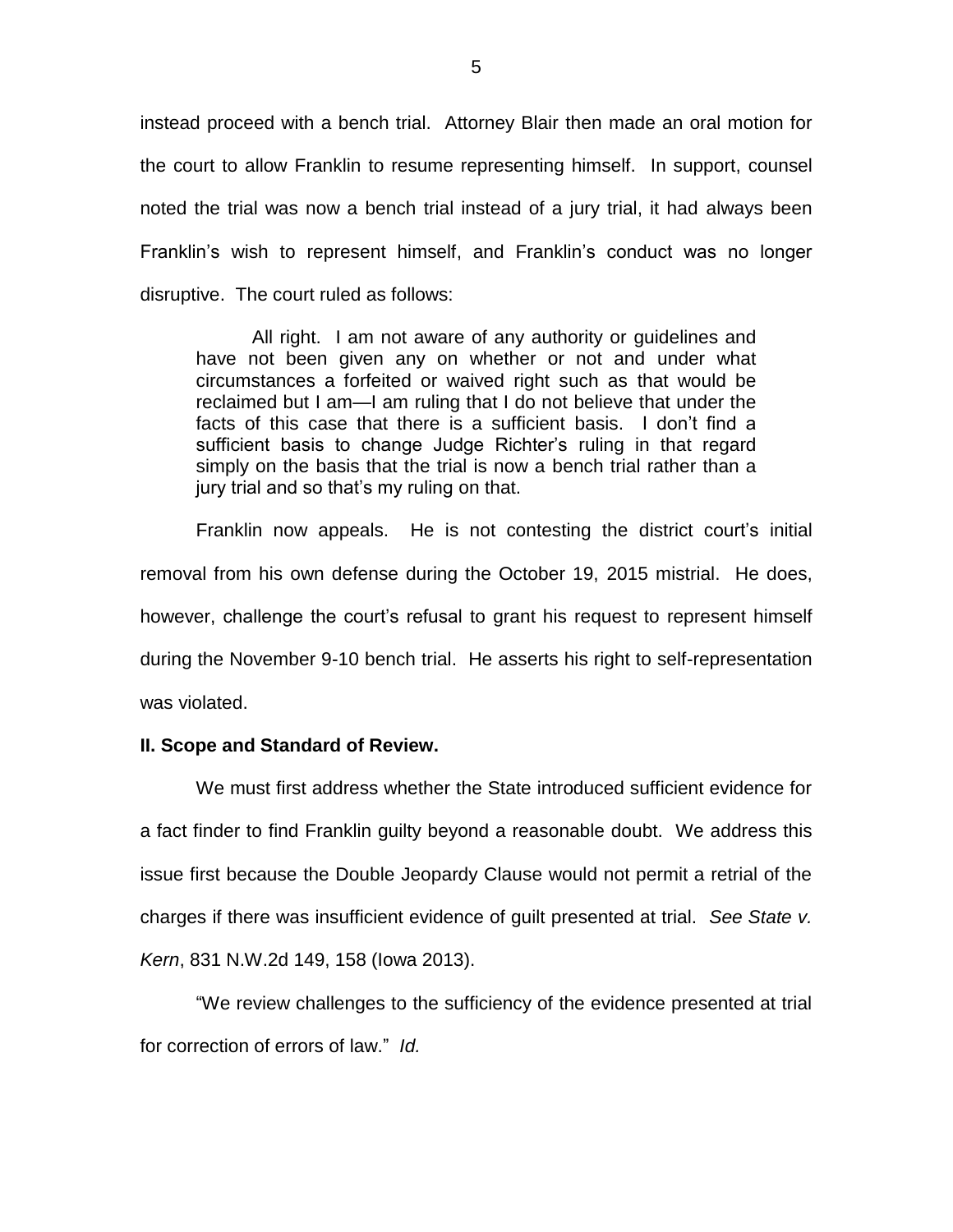We review questions of a constitutional dimension de novo based on the totality of the circumstances. *State v. Johnson*, 756 N.W.2d 682, 686 (Iowa 2008).

## **III. Analysis.**

*A. Sufficiency of the evidence.* Franklin contends the evidence to show he acted with intent was insufficient to sustain his assault convictions. Iowa Code section 708.3A(4) (2015) has three elements: (1) an assault, (2) against a peace officer, and (3) the defendant knew the person was a peace officer. On appeal, we must decide whether there was substantial evidence to support a guilty verdict. *See Kern*, 831 N.W.2d at 158. Evidence is substantial if a rational finder of fact could determine a defendant is guilty beyond a reasonable doubt. *State v. Rohm*, 609 N.W.2d 504, 509 (Iowa 2000). We consider the record evidence viewed in the light most favorable to the State, "including all reasonable inferences that may be fairly drawn from the evidence." *State v Howse*, 875 N.W.2d 684, 688 (Iowa 2016) (citation omitted).

To commit an assault, the person must act with the intent to cause pain or injury, the intent to have physical contact that will be insulting or offensive, or the intent to place another in fear of immediate physical contact. *See* Iowa Code § 708.1. Intent may be inferred from the defendant's actions and the circumstances of the transaction. *State v. Copenhaver*, 844 N.W.2d 442, 452 (Iowa 2014).

Viewing the evidence—and the inferences that fairly may be drawn from the evidence—in the light most favorable to the State, we find substantial evidence to support the assault convictions. The evidence shows Officers

6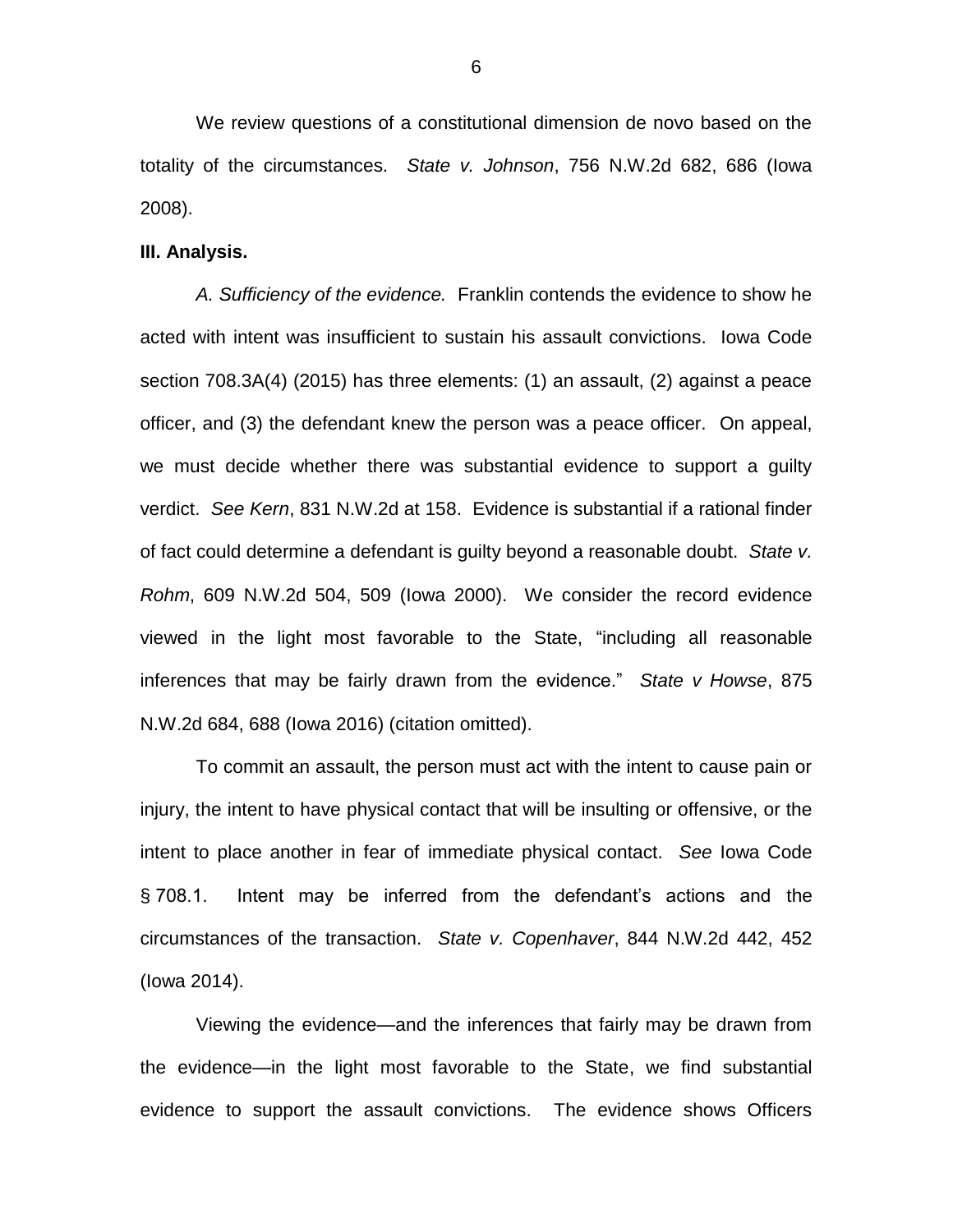Brokens and Scott were both in full uniform and arrived in police vehicles.

Franklin slapped at and pushed the officers. Section 804.12 provides:

A person is not authorized to use force to resist an arrest, either of the person's self, or another which the person knows is being made either by a peace officer or by a private person summoned and directed by a peace officer to make the arrest, even if the person believes that the arrest is unlawful or the arrest is in fact unlawful.

In slapping and pushing the officer, a rational fact finder could find Franklin acted

with intent to have physical contact that would be insulting or offensive. Because

there is sufficient evidence to support the assault convictions, we turn to the

question of whether Franklin is entitled to a new trial.

# *B. Self-representation.*

The Sixth Amendment to the United States Constitution guarantees that "in all criminal prosecutions, the accused shall enjoy the right . . . to have the Assistance of Counsel for his defense." U.S. Const. amend. VI. The Fourteenth Amendment of the Federal Constitution makes this right binding on the states. *Faretta v. California*, 422 U.S. 806, 807 (1975). *Faretta* interpreted the Sixth Amendment to mean that it "does not provide merely that a defense shall be made for the accused; it grants to the accused personally the right to make his defense." [*Faretta*, 422 U.S.] at 819.

The Sixth Amendment right to counsel is in effect until waived. *State v. Rater*, 568 N.W.2d 655, 658 (Iowa 1997). In contrast, the Sixth Amendment right to self-representation is not effective until asserted. *Id.* Before the right to self-representation attaches, the defendant must voluntarily elect to proceed without counsel by "knowingly and intelligently" waiving his or her Sixth Amendment right to counsel. *Faretta*, 422 U.S. at 835; *Rater*, 568 N.W.2d at 658. The defendant's request to proceed without counsel must be "clear and unequivocal." *Id.* In addition, "courts 'indulge every reasonable presumption against waiver' of fundamental constitutional rights . . . ." *Johnson v. Zerbst*, 304 U.S. 458, 464 (1938) (footnotes omitted) (quoting *Aetna Ins. Co. v. Kennedy*, 301 U.S. 389, 393 (1937)).

*State v. Martin*, 608 N.W.2d 445, 449-50 (Iowa 2000).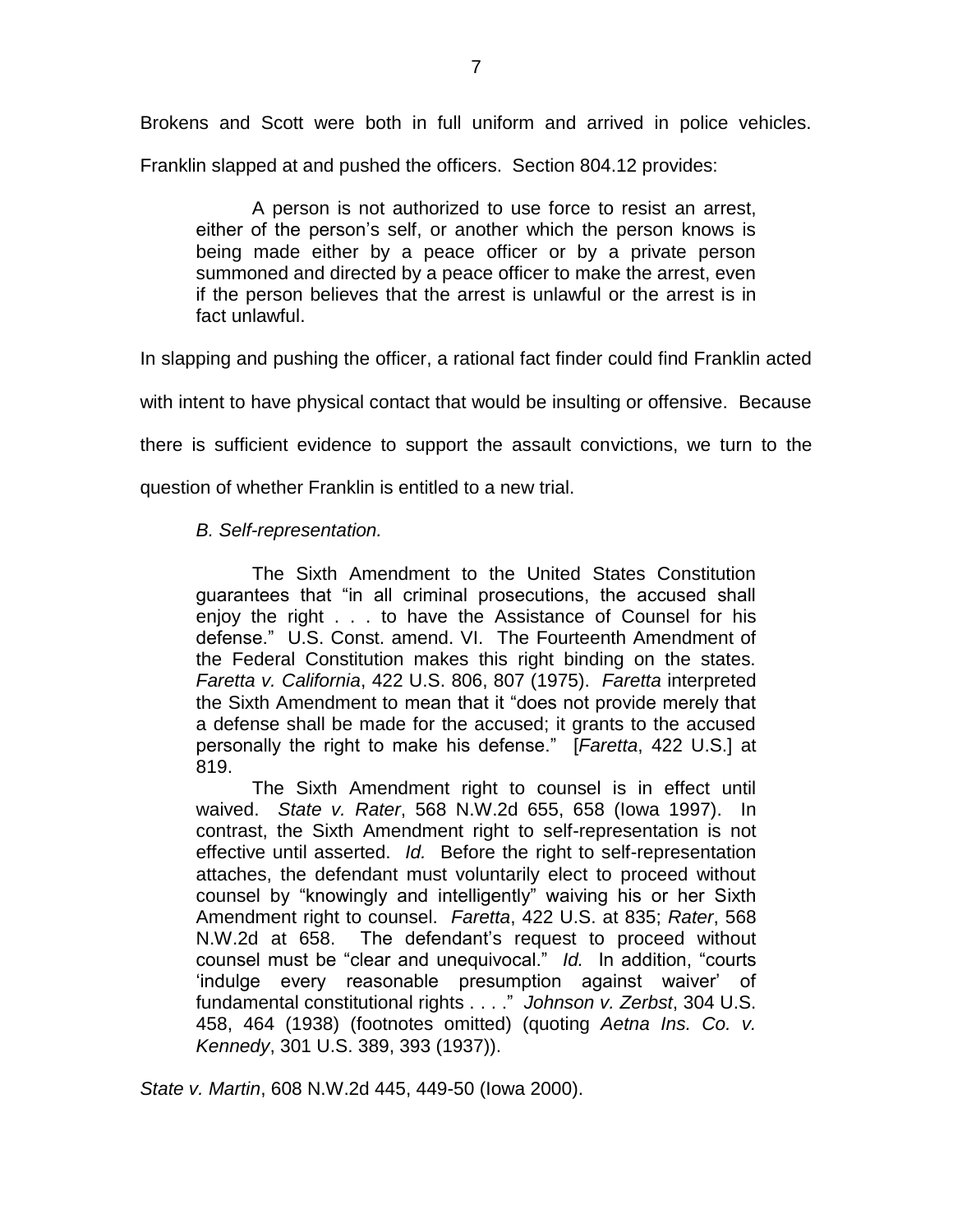Here, Franklin clearly invoked his right to represent himself prior to the bench trial. The State asserts once Franklin forfeited his right to selfrepresentation by his conduct, the court's refusal to allow him to reassert that right was not an abuse of discretion.

We acknowledge the trial court has "considerable discretion over matters related to the orderly conduct of trial." *Johnson*, 756 N.W.2d at 689; *see also State v. Harris*, 222 N.W.2d 462, 464-65 (Iowa 1974). And we recognize "[t]he right of self-representation is not a license to abuse the dignity of the courtroom." *Faretta*, 422 U.S. at 834 n.46. But, the trial court's "duty to control and conduct its court in an orderly, dignified and proper manner," *Schroedl v. McTague*, 169 N.W.2d 860, 867 (Iowa 1969), must be balanced against the defendant's constitutional right of self-representation.

*Illinois v. Allen*, 397 U.S. 337, 338 (1970), offers a useful analogy. There, the United States Supreme Court addressed whether a defendant's right to confront the witnesses against him could be lost by the defendant's disorderly and disruptive conduct. The Court found the constitutional right to confrontation and the concomitant right to be present at trial, can be lost "if, after he has been warned by the judge that he will be removed if he continues his disruptive behavior, he nevertheless insists on conducting himself in a manner so disorderly, disruptive, and disrespectful of the court that his trial cannot be carried on with him in the courtroom." *Allen*, 397 U.S. at 342. However, the Court continued: "Once lost, the right to be present can, of course, be reclaimed as soon as the defendant is willing to conduct himself consistently with the decorum

8